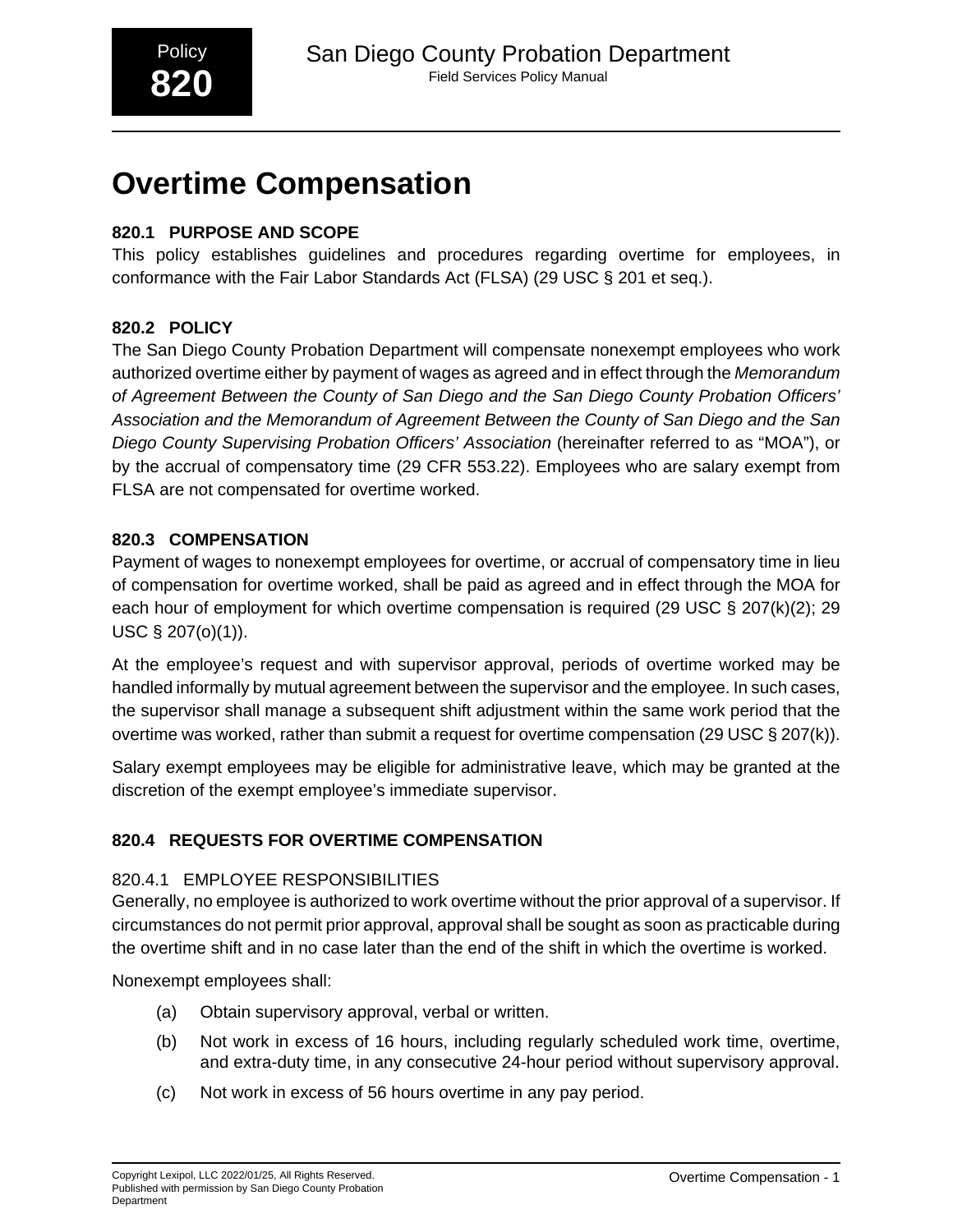## Overtime Compensation

- (d) Not work more than seven days in a row without having a full day off (a 24-hour period on a single calendar day).
- (e) Record the actual time worked in an overtime status in Kronos. Informal notations on reports, logs, or other forms not approved for overtime recording are not acceptable. When the overtime worked was performed too late to be entered in Kronos, the employee shall submit a Change in Status Form 180 to their supervisor indicating overtime hours worked, date, and the reason the overtime was worked.
- (f) Submit the request for overtime compensation to their supervisors by the end of shift or no later than the next calendar day.

#### 820.4.2 SUPERVISOR RESPONSIBILITIES

Supervisors shall:

- (a) Prior to authorizing an employee to work overtime, evaluate the need for the overtime.
	- 1. Supervisors should not authorize any request to work overtime if the overtime would not be an appropriate use of department resources.
	- 2. A supervisor may be required to obtain Division Chief approval prior to authorization of overtime work.
- (b) Upon receipt of a request for overtime compensation, confirm that the overtime was authorized and then verify the actual time worked.
	- 1. Supervisors identifying any unauthorized overtime or discrepancy shall initiate an investigation consistent with the Personnel Complaints Policy.

Supervisors may not authorize or approve their own overtime.

## **820.5 ACCOUNTING FOR PORTIONS OF AN HOUR**

Authorized overtime work shall be accounted in the increments as listed:

| <b>TIME WORKED</b> | INDICATE KRONOS |
|--------------------|-----------------|
| Up to 15 minutes   | .25 hour        |
| l 16 to 30 minutes | .50 hour        |
| 31 to 45 minutes   | .75 hour        |
| 46 to 60 minutes   | 1 hour          |

## 820.5.1 VARIATION IN TIME REPORTED

When two or more employees are assigned to the same or similar activity, fieldwork, case or court appearance, and the amount of time for which overtime compensation is requested varies among the officers, the approving supervisor may require each employee to explain the reason for the variation.

## **820.6 REQUESTING USE OF COMPENSATORY TIME**

The individual employee may request compensatory time in lieu of receiving overtime payment. The appointing authority may also require that compensatory time be taken in lieu of cash.